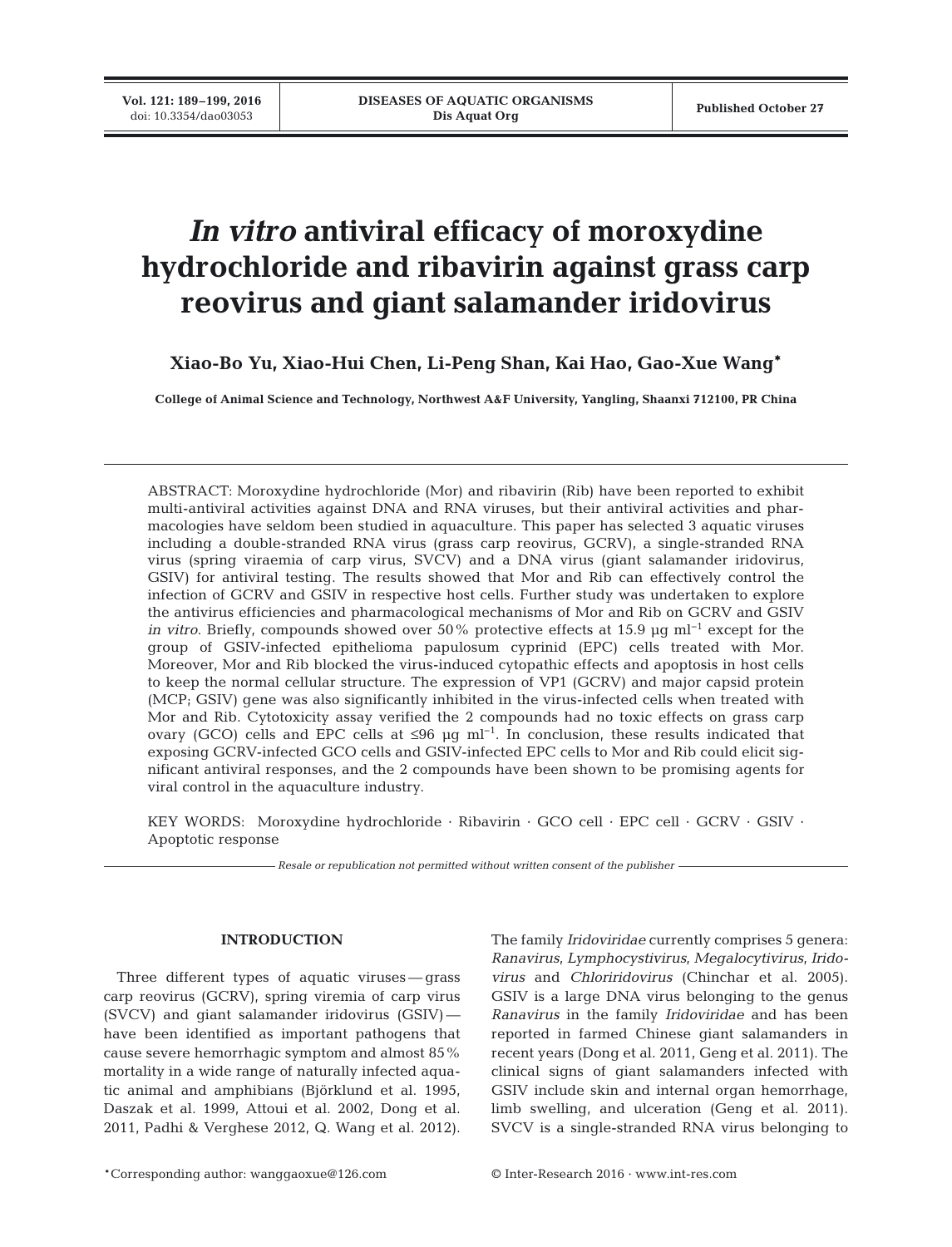the genus *Vesiculovirus*, and it can cause an acute hemorrhagic and highly contagious disease in cyprinids (Padhi & Verghese 2012). GCRV, a doublestranded RNA virus belonging to the species *Aquareovirus* C in the family *Reoviridae*, is the most pathogenic aquareovirus that causes hemorrhagic disease with severe mortality in grass carp, and it has been known in China since 1983 (Attoui et al. 2002, Q. Wang et al. 2012). The biological characteristics and pathogenesis of GCRV, SVCV and GSIV have therefore been studied because all of these viruses cause severe economic losses in the aquaculture industry (Tidona et al. 1998, Koutná et al. 2003, Holopainen et al. 2009, Fan et al. 2013, Ma et al. 2014).

Moroxydine hydrochloride (Mor) is known to possess multi-antiviral efficacy against RNA and DNA viruses, but its antiviral activity and pharmacology has rarely been reported in aquaculture. Mor has been shown to be effective in the treatment of hepatitis C, influenza symptoms, varicella-zoster, measles, mumps disease, tobacco mosaic virus, etc. (Sheppard 1994, Z. Wang et al. 2012, Gasparini et al. 2014, Magri et al. 2015). Ribavirin (Rib) was selected as a positive control in this study because this compound has several activities against aquatic viruses, such as rainbow trout rhabdovirus (Marroquí et al. 2007), GCRV (Zhu et al. 2015), chum salmon reovirus (DeWitte-Orr & Bols 2007), infectious pancreatic necrosis virus and infectious hematopoietic necrosis virus (Hudson et al. 1988). In addition, Rib as an antiviral agent has many antiviral activities in the treatment of flaviviruses, paramyxoviruses, hepatitis virus, influenza-A virus, respiratory syndrome coronavirus, etc. (Leyssen et al. 2005, Kamar et al. 2010, Rowe et al. 2010, Chan et al. 2013). Although Mor and Rib exhibit excellent disease-resistant potency for targeting RNA and DNA viruses, little information exists on their efficacy and the mechanisms used by the 2 compounds on aquatic viruses. Therefore, further studies will be needed to close these knowledge gaps.

Immune regulation (Chen et al. 2013, Liu et al. 2014), vaccine development (He et al. 2011, Xue et al. 2013, Zhou et al. 2015) and antiviral agents (Yu et al. 2014) have been introduced to help control GCRV and GSIV in recent years. However, aquatic virus diseases are still difficult to efficiently control with vaccine in the aquaculture industry because the subtype specificity of vaccines has a relatively narrow antiviral spectrum (Hammond et al. 1999). Immune regulation has been widely accepted as a good method to improve the health of cultured aquatic animals and help them resist disease (Chen et al. 2013, Samanta et al. 2013), but it is not enough to effectively decrease mortality in severe outbreaks of virus disease. Furthermore, some antiviral agents directly inhibit transcription of the virus to reduce the replication in host cells and may regulate the immune system (Citarasu, 2010, Yu et al. 2014). However, there is a shortage of effective antiviral agents and lack of relevant research on the mechanisms that control GCRV and GSIV.

The present study was undertaken to determine the antiviral activity and potential mechanisms of 2 compounds on GCRV and GSIV *in vitro* by de tecting the morphology, cell viability, virus titer, and viral gene expressions. The epithelioma papulosum cyprinid (EPC) cell line is known to be susceptible to infection with GSIV and SVCV (Koutná et al. 2003, Ma et al. 2014), and the findings in our study indicated that the grass carp ovary (GCO) cell line is susceptible to infection with GCRV, which is consistent with the findings of a previous study (Ke et al. 2013). The GCO cell line is known to be susceptible to viruses such as *Cyprinus carpio* spring viremia virus, *Rana grylio* virus, *Paralichthys olivaceus* lymphocystis virus (Zhang et al. 2003, Ou et al. 2014) and was used to replicate and propagate part of the virus. The EPC cell line represents a suitable *in vitro* model to study GSIV morphogenesis and characterize the GSIV replication cycle (Gao et al. 2012, Ma et al. 2014). Therefore, GCO and EPC cell lines can be used as stable *in vitro* models to perform some specific studies involving virus−host interactions and pharmacologic activity.

#### **MATERIALS AND METHODS**

#### **Cells, virus, antiviral compounds**

The GCO cell line, EPC cell line, GCRV and GSIV, were kindly provided by Prof. Ling-Bing Zeng of the Yangtze River Fisheries Research Institute, Wuhan, Hubei, China. SVCV was maintained in our laboratory. The EPC cells were cultured in MEM medium supplemented with 10% inactivated foetal bovine serum (FBS) (GIBCO BRL) and maintained in an incubator at 26°C. GCO cells were cultured in M199 medium supplemented with 10% inactivated FBS and maintained in an incubator at 28°C. The antiviral compounds, Mor (CAS No. 3160-91-6) and Rib (CAS No. 36791-04-5), were purchased from Aladdin Chemistry Co.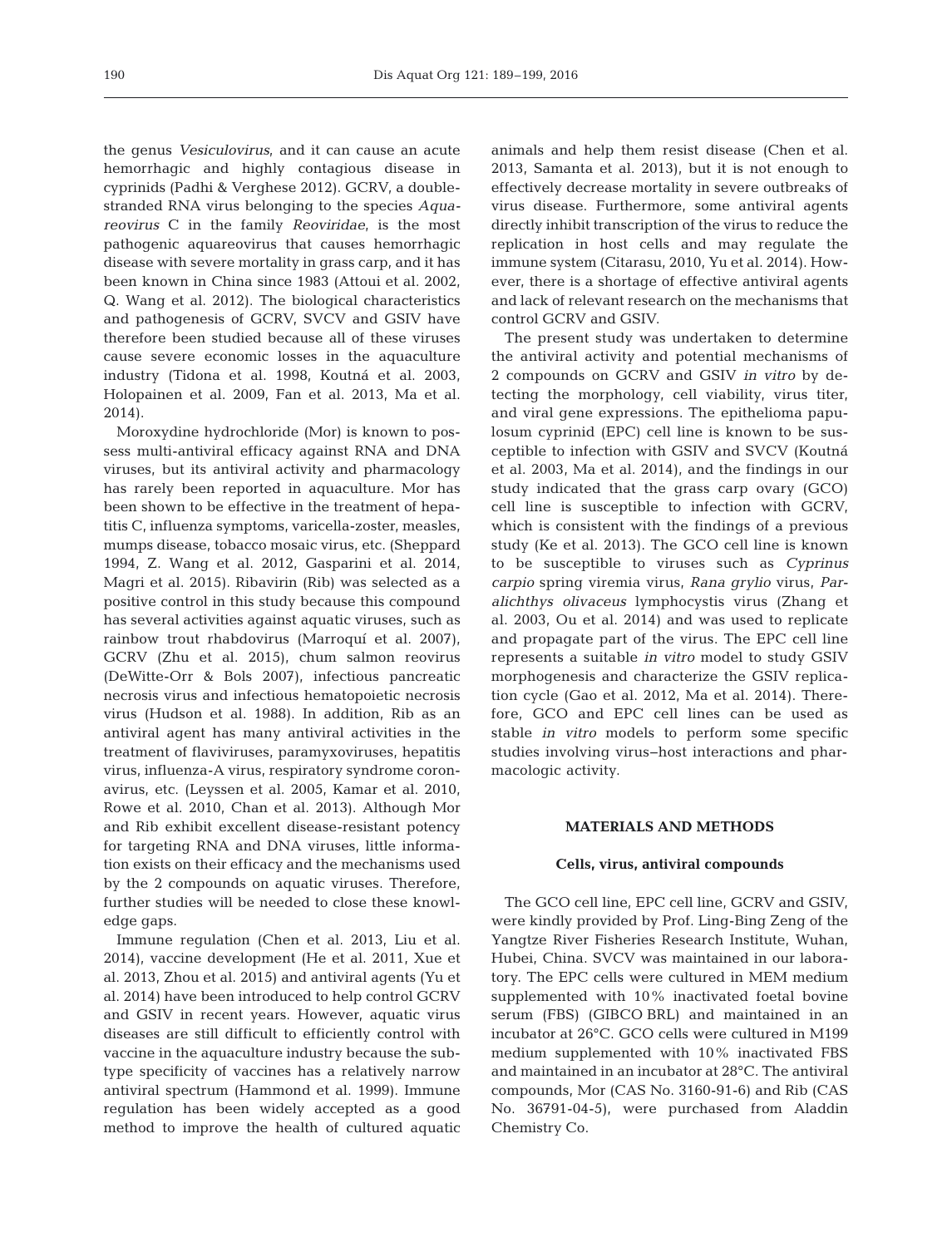#### **Virus infection and cell viability assays**

The virus infection and viral titres of GCRV and GSIV were determined by the standard 50% tissue culture infective dose  $(TCID_{50})$  method, as described previously (Yu et al. 2014). GCO cells were susceptible to GCRV with titers approaching  $2.24 \times$  $10^7$  TCID<sub>50</sub> ml<sup>-1</sup>, and EPC cells were susceptible to GSIV and SVCV infection with virus titers approaching  $1.58 \times 10^5$  and  $1.95 \times 10^5$  TCID<sub>50</sub> ml<sup>-1</sup>, respectively. The protection efficiencies of the compounds on the viabilities of GCO and EPC cells were evaluated using the WST-8 Kit (Shanghai BestBio Biology) according to the manufacturer's protocol.

Briefly, cells were seeded in a 96-well plate  $(5 \times 10^4)$ cells per well) containing 200 µl medium and placed in an incubator for about 24 h until cells reached approximately 90% confluence in each well. The medium in each well was then replaced with 100 µl of 100  $TCID_{50}$  virus and replaced again after 2 h using isopyknic MEM basal medium (3% FBS) containing Mor and Rib in a geometric dilution series with a common ratio of 2.51 covering concentration from 100 to 1  $\mu$ g ml<sup>-1</sup>. In addition, a toxicity test of the 2 compounds was performed in a geometric dilution series with a common ratio of 0.5 covering compound concentrations from 1000 to 15.6  $\mu$ q ml<sup>-1</sup>.

After 96 h of culture, the sample medium in each well was replaced by 190 µl MEM and 10 µl WST-8 test solution, and then 2 h later, the 96-well plate was read on a multi well scanning spectrophotometer at an optical density (OD) of 450 nm. The spectrophotometer was calibrated to zero absorbance using the same solution without cells. In a toxicity test of the compounds, the cell viabilities were calculated using an absorbance (A) test:  $A_{\text{test}}/A_{\text{control}} \times 100\%$ . Each treatment was carried out in triplicate. The half toxic concentration ( $TC_{50}$ , 50% cell viability) and safe concentration ( $SC_{95}$ ,  $95\%$  cell viability) were calculated by using probit analyses (Finney 1971).

## **Morphological effect of compounds for virus-infected cells**

GCO cells and EPC cells were seeded into 6-well culture plates for about 24 h and infected by 100 TCID<sub>50</sub> GCRV and GSIV for 2 h, respectively. Samples were observed under an inverted microscope at 48 and 96 h post medication (40 µg ml<sup>-1</sup>). Virusinduced apoptosis and drug-treated anti-apoptosis in host cells were studied to determine the morphological changes in the nucleus and cytoplasm. Briefly, normal cells, virus-infected cells and compoundtreated  $(40 \text{ µq ml}^{-1})$  cells were collected at 48 h and stained using 1 µg ml<sup>-1</sup> DAPI and 3.74 mg ml<sup>-1</sup> 1,1'dioctadecyl-3, 3, 3', 3'-tetramethylindocarbocyanine (Dil) for 20 min, with phosphate-buffered saline cleaning 3 times in each step. These were mounted on glass slides and observed with an upright fluorescence microscopy (Leica-DM5000).

#### **Antiviral efficiency of Mor and Rib**

The antiviral efficiencies of compounds on the virus-infected cells were determined by the  $TCID_{50}$ method. Identical methods of cell culture and virus infection were used for antiviral assay. Each well of a 96-well plate was seeded with  $5 \times 10^4$  cells in 200 µl medium and incubated in a biochemical incubator for about 24 h under the appropriate conditions. The medium in each well was then replaced with 100 µl of 100 TCID $_{50}$  virus and replaced again after 2 h using isopyknic basal medium (3% FBS) containing 20 µg ml−1 Mor or Rib. Viral titres of GCRV and GSIV were determined by the standard  $TCID_{50}$  method, as described previously (Yu et al. 2014). All samples were prepared in triplicate.

## **Sample collection, RNA extraction and reverse transcription**

The virus titer curve cannot be obtained when a 40 µg ml−1 drug concentration is used, because the drugs significantly inhibit the viruses. We found the 96 h titer of GCRV and GSIV far below the 72 h titer in a preliminary experiment, suggesting that the proliferation of viruses was restricted in the last phase of apoptosis. Therefore, the viral gene expressions and virus titer were detected at 12, 24, 48, and 72 h after medication with 20 µg ml<sup>-1</sup> Mor and Rib, respectively. Total RNA was extracted from respective virus-infected GCO and EPC cells using TRIzon Reagent (CWBIO) applied according to the kit instructions. The concentration of the RNA in samples were tested on a 1.5% agarose gel, and RNA samples with  $OD_{260 \text{ nm}}/OD_{280 \text{ nm}}$  ratios between 1.8 and 2.0 were stored at −80°C until use. All the samples had RNA concentrations greater than 600 ng µl<sup>-1</sup>. First-strand complementary DNA was synthesized by using 3.25 µl of total RNA and the Prime-Script RT reagent Kit (TaKaRa) that uses oligo dT primers and PrimeScript RT enzyme mix I. Samples were incubated for 15 min at 37°C followed by 5 s at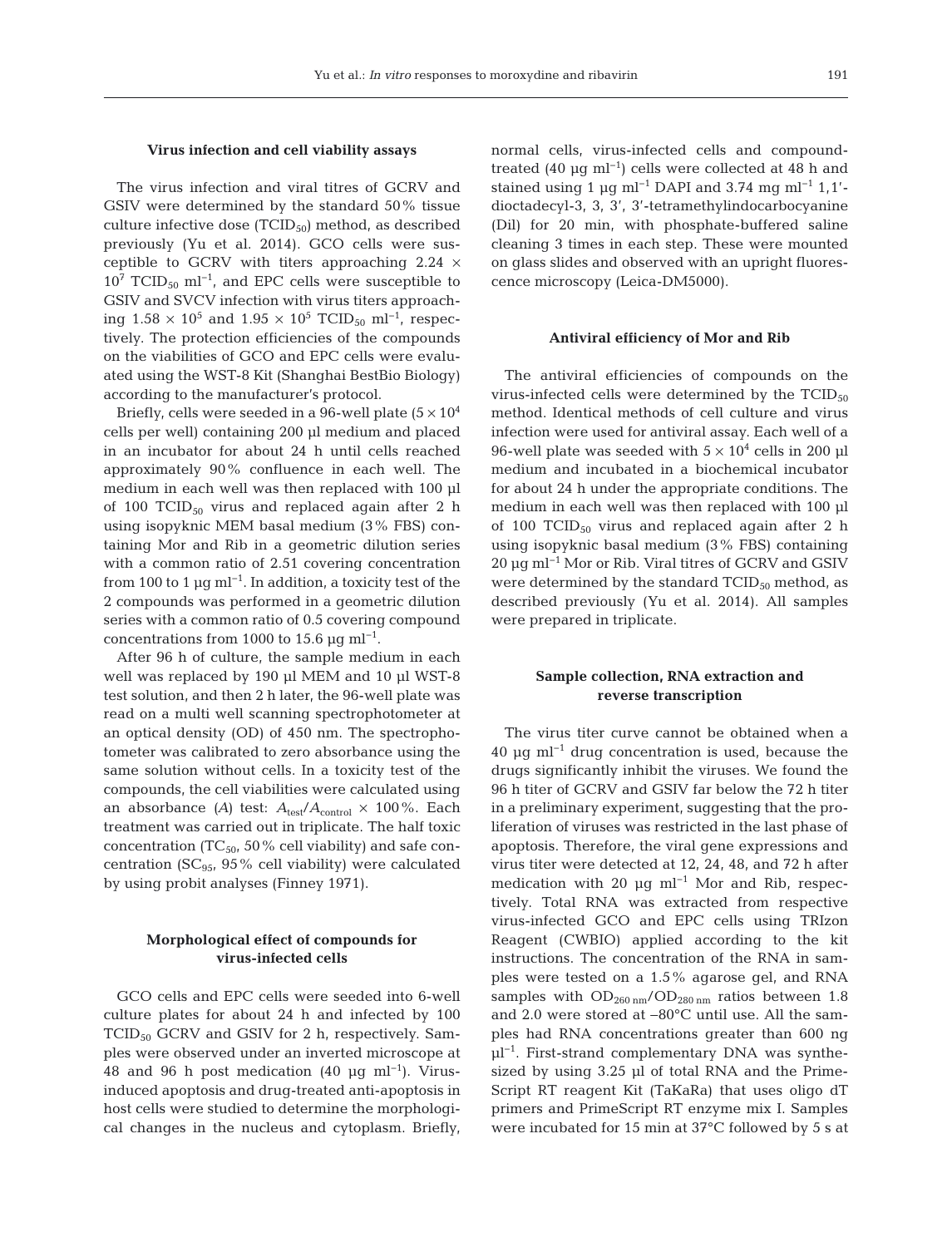85°C. The resulting first-strand complementary DNA was stored at −80°C.

#### **Quantitative real-time PCR (qRT-PCR)**

The qRT-PCR method was used to quantify the mRNA of viral gene expression. All the qRT-PCR reactions were performed using a Bio-Rad icycler IQ5 Real-time PCR Detection System (Bio-Rad) and an UltraSYBR Mixture (Cwbio). The complementary DNA was used as a template for qPCR with primer designed for particular genes (Table 1), and β-actin was used as a housekeeping gene to normalize gene expression studies. A 13 µl set-up was used: 1 µl of cDNA sample, 4.5 µl nuclease-free water, 6.5 µl of SYBR Green PCR master mix, and 0.5 µl of each gene-specific primer (10 µM). The cycling conditions were 95°C for 10 min followed by 40 cycles of 94°C for 15 s, 60°C for 30 s and 72°C for 30 s. The threshold cycle *(C*T) value was determined using the IQ5 Sequence Detection System and exported into a Microsoft Excel Sheet for subsequent data analyses where the fold changes of gene expressions were calculated by 2–ΔΔ*C*<sup>T</sup> method (Livak & Schmittgen 2001).

#### **Data analysis**

The results were expressed as the mean ± standard deviation (SD), and all data analyses were done using SPSS 16.0 software (SPSS). The least significant difference (LSD) test was used for betweengroup comparisons in the entire gene expression validations, viral titers and cell viability assay. The differences were determined by 1-way ANOVA with p-values less than 0.05 and 0.01 being considered as different significance levels.

Table 1. Primers used for the analysis of mRNA expression by qRT-PCR

| Gene                     | GenBank<br>acc. no. | Primer sequence $(5'$ –3')                                  | Product<br>size (bp) |
|--------------------------|---------------------|-------------------------------------------------------------|----------------------|
| VP1                      | JN967629            | Fwd: TCAGTCGTCGGATAGGAGGC<br>Rev. CGATTGGTCCCAGAACGAGA      | 84                   |
| B-actin<br>(qrass carp)  | M25013              | Fwd: GATGATGAAATTGCCGCACTG<br>Rev: ACCGACCATGACGCCCTGATGT   | 135                  |
| <b>MCP</b>               | E.I.358611          | Fwd: GCGGTTCTCACACGCAGTC<br>Rev: ACGGGAGTGACGCAGGTGT        | 93                   |
| B-actin<br>(common carp) | M24113              | Fwd: AGACATCAGGGTGTCATGGTTGGT<br>Rev. CTCAAACATGATCTGTGTCAT | 352                  |

# **RESULTS**

# **Protective efficiency of compounds against GCRV and GSIV**

In the screening test, 100 µg ml−1 of Mor and Rib exhibited more than 80% protective efficiency to GCRV- and GSIV-infected host cells (Fig. 1A). However, the compounds showed no obvious activity against SVCV (less than 15%). Under the condition of 100 TCID<sub>50</sub> ml<sup>-1</sup> viral infections, GCO cells and EPC cells exposed to Mor and Rib showed concentration- and time-dependent induction of cell viability (Fig. 1B). The 2 compounds showed a positive protective efficiency after medication. Briefly, Mor prevented over 40% apoptosis in virus-infected GCO cells and EPC cells at  $6.3 \,\text{\mu g m}^{-1}$ , which is better than the same concentration of Rib (less than 25% apoptosis). Moreover, cell viabilities of the Mor-treated GCO cells and Rib-treated EPC cells demonstrate no significant decrease at 100 µg ml<sup>-1</sup>. When virusinfected cells were exposed to 100 µg ml−1 of Mor for 96 h, the cell viability of the EPC cells  $(74.55 \pm$ 3.82%) was less than that of the GCO cells  $(100.43 \pm 100.43)$ 0.64%). The same concentration of Rib also offered excellent protection to GCRV-infected GCO cells  $(90.97 \pm 1.49\%)$  and GSIV-infected EPC cells (100.03  $\pm$  1.88%). In addition, cell viabilities of all the virus-infected cells were found to have more than a 95% reduction within 96 h.

## **Cytotoxicity of compounds in GCO cells and EPC cells**

Under experimental conditions, the cytotoxicity of Mor was lower than Rib, as shown in Fig. 2. No significant decrease in cell viability was observed at 96 h until the concentration of compounds increased

> to 250 µg ml−1 in GCO cells and to 125 µg ml−1 in EPC cells. At the same concentration of compounds, cell viabilities of Mortreated GCO cells and EPC cells were equal or greater than those of the Rib-treated cells. The  $TC_{50}$  (660.3 ± 12.4 µg ml<sup>-1</sup>) and SC (96.1  $\pm$  16.0 µg ml−1) of Rib at 96 h are lower than Mor  $(TC_{50}, 1117.2 \pm$ 23.5 µg ml<sup>-1</sup>; SC, 140.9 ± 25.7 µg ml<sup>-1</sup>) in the GCO cells. Similarly, the 96 h  $TC_{50}$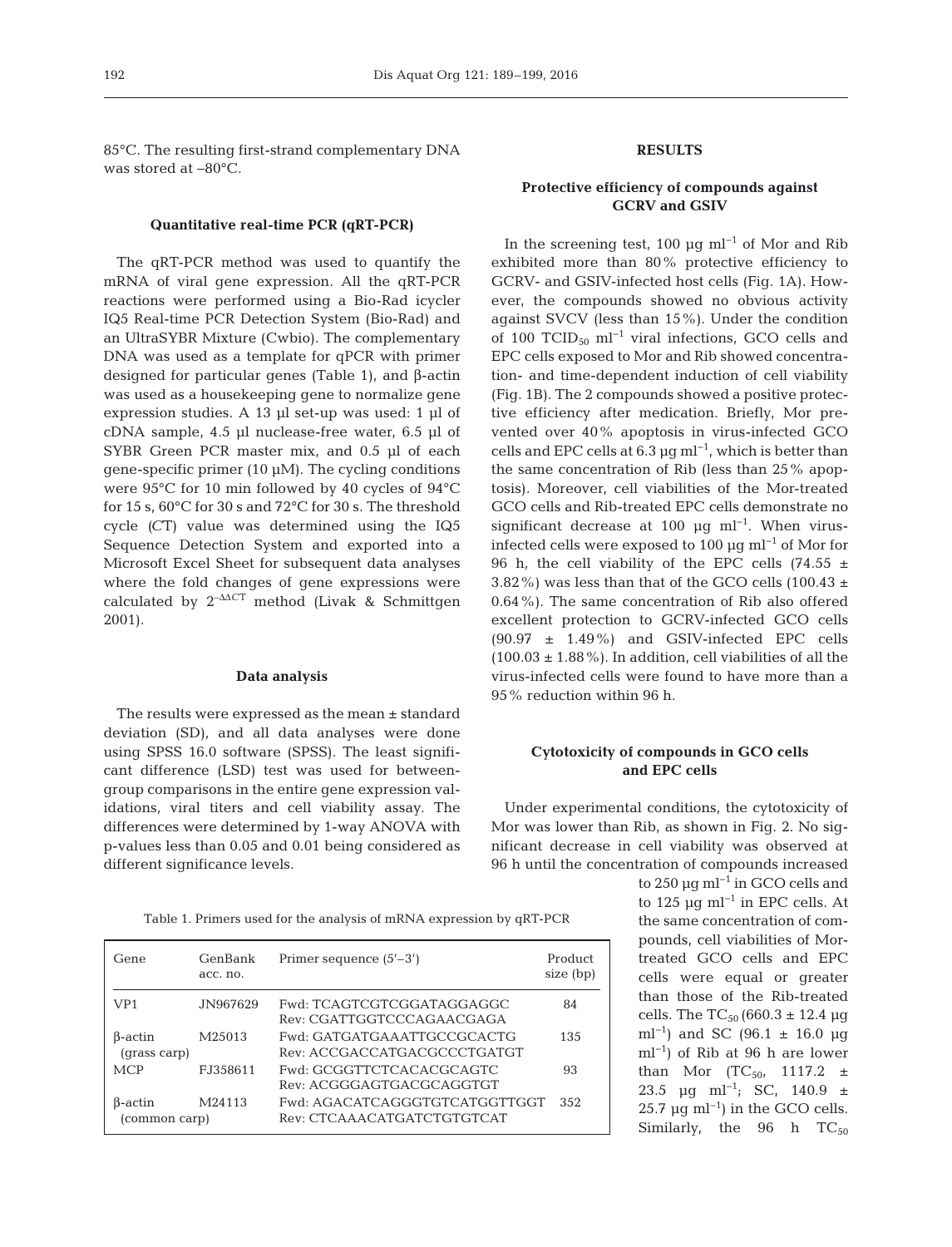

(1162.1 ± 9.7 µg ml<sup>-1</sup>) and SC (154.8 ± 16.8 µg ml<sup>-1</sup>) of Rib are less than Mor (TC<sub>50</sub>, 1486.3 ± 24.0 µg ml<sup>-1</sup>; SC, 209.7  $\pm$  17.4 µg ml<sup>-1</sup>) in the EPC cells.

## **Morphological effect of compounds against GCRV and GSIV**

Cytopathic effect (CPE) and cell death were ob served in virus-infected GCO and EPC cells under an inverted microscope at 48 and 96 h (Fig. 3). Severe CPE appeared in GCO cells at 48 h post infection with 100 TCID<sub>50</sub> GCRV (Fig. 3A). The control cells maintained the normal growth state without any CPE or cell death. GCRV-induced CPE and cell death were effectively reduced in Mor- and Rib-treated GCO cells. In EPC cells, the GSIV-induced CPE was observed at 48 h, and severe CPE appeared at 96 h. These CPE and cell deaths were effectively inhibited in Mor- and Rib-treated EPC cells. Moreover, Rib was found more effective than Mor in the treatment of GSIV because CPE appeared in the Mor-treated EPC cells at 96 h. Thus, both Mor and Rib played an important role in controlling apoptosis induced by in this study.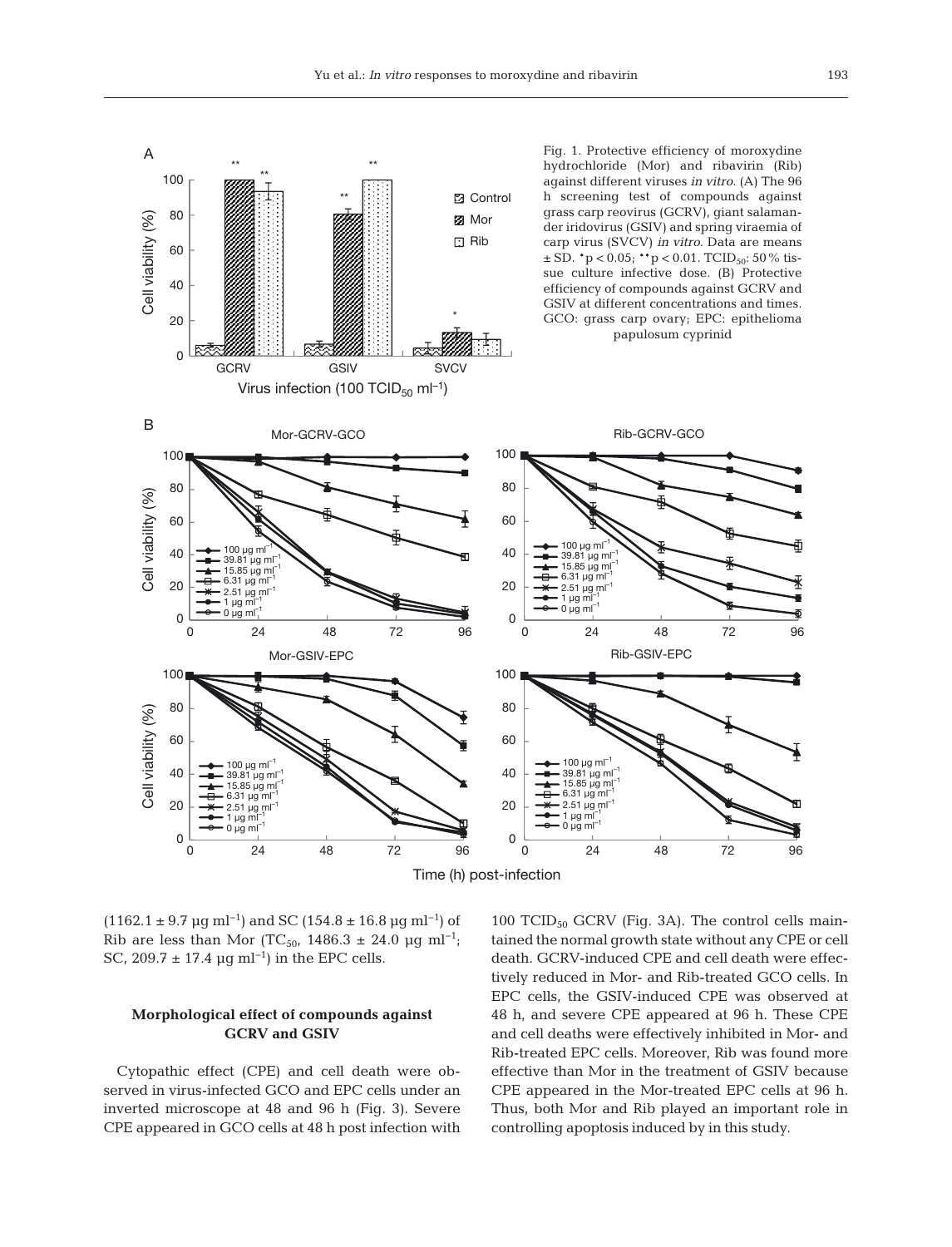

Fig. 2. Cytotoxicity of moroxydine hydrochloride (Mor) and ribavirin (Rib) in (A) grass carp ovary and (B) epithelioma papulosum cyprinid cells at 96 h post treatment. All data are means  $\pm$  SD. Toxic (TC<sub>50</sub>; 50% cell viability) and safe (SC<sub>95</sub>; 95% cell viability) were calculated using probit analyses

## **Anti-apoptosis effects of compounds on the viruses-infected host cells**

The GCRV-infected GCO cells and GSIV-infected EPC cells showed typical apoptotic features at 48 h, including nuclear and cytoplasmic degradation (Fig. 4). Mor and Rib provided significant protection to the virus-infected cells so that they could keep their normal morphology and cellular structure, as indicated in Fig. 4. Therefore, Mor and Rib could help infected cells maintain their normal morphology and structure and prevent the nuclear and cytoplasmic dissolution of the GCRV-infected cells.

# **Antiviral efficiency of Mor and Rib against GCRV and GSIV**

The virus titers of GCRV and GSIV were calculated using the standard  $TCID_{50}$  method. Following the initial infection conditions of 100 TCID<sub>50</sub> ml<sup>-1</sup> for 2 h, the virulence of GCRV and GSIV in respective host cells showed a time-dependent increase from 12 to 72 h (Fig. 5). Mor and Rib significantly inhibited virulence of GCRV and GSIV compared to the respective control group, and the virus titer in each treatment showed a time-dependent increase. The lower virus

level (ln value less than 2) could not be detected. Meanwhile, Mor and Rib presented a consistent antiviral activity when the treatment concentration was 20  $\mu$ q ml<sup>-1</sup>.

## **Effects of compounds on the expression of viral genes**

Virus-infected cells exposed to Mor or Rib (20 µg ml<sup>-1</sup>) showed a significant inhibition of viral gene expression (Fig. 6). In GCRV-infected GCO cells, expressions of all viral genes were significantly suppressed at all time points post medication. In particular, VP1 expression in Mor-treated GCO cells were significantly less than in Rib-treated cells at 36 and 48 h, which suggested that Mor had better antiviral activity than Rib in the treatment of GCRV. Our study also found that MCP gene expression in Mor- and Rib-treated cells were inhibited at all detected times. In GSIV-infected EPC cells, Mor and Rib showed no significant difference, and the relative expressions of the MCP gene were less than 0.5 at all detected times. Briefly, Mor and Rib presented a continuous antiviral activity post medication at 20  $\mu$ g ml<sup>-1</sup>.

#### **DISCUSSION**

Aquatic virus infections directly influence the aquaculture industry and have attracted much attention in recent years because these pathogens cause severe disease in aquatic animals. Consequently, controlling aquareovirus and iridovirus has become more important in aquaculture, and some studies have made advances in viral characterization (Kim et al. 2004, Williams et al. 2004). GCRV is the most pathogenic aquareovirus and to some extent has been suppressed by vaccine administration, immunoregulation or pharmacologic inhibition (Rangel et al. 1999, Samanta et al. 2013, Xue et al. 2013, Yu et al. 2014). GSIV can cause severe hemorrhagic disease in wild and farmed giant salamander (Williams et al. 2005). Moreover, this virus can induce the EPC cell lesion effect, and in some correlational research (Ma et al. 2014) its ultrastructure and morphogenesis was studied. However, it is still difficult to control GCRV and GSIV infection at present. One of the reasons for this is that there is no effective drug for use. Moreover, immunoregulation and vaccine administration is not enough to reduce the high mortality caused by many aquatic viral diseases, because the subtype specificity of vaccines show a relatively narrow anti-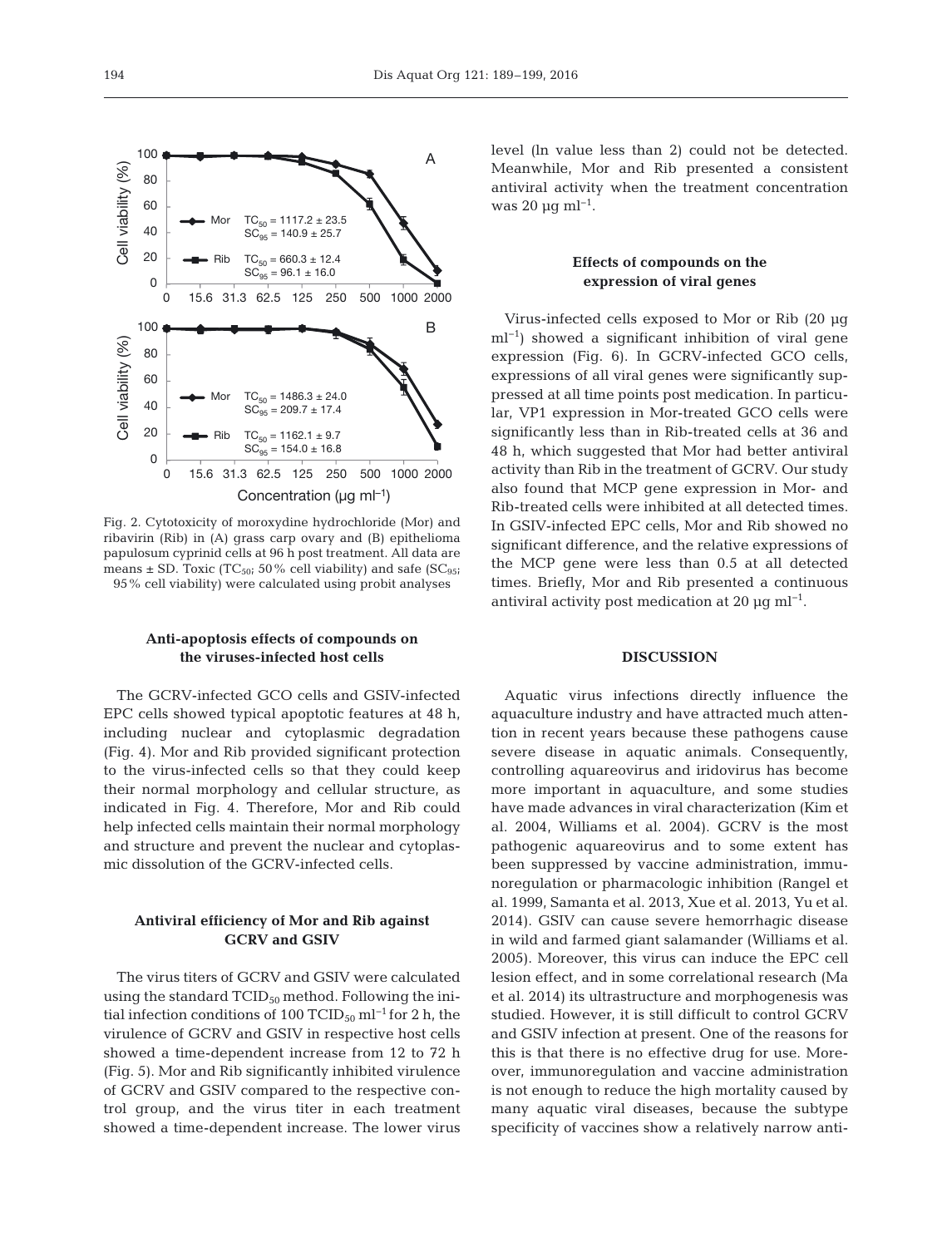



Fig. 3. Morphological effect of compounds (40 µg ml<sup>-1</sup>) on virus-infected (100 × 50% tissue culture infective dose) (A) grass carp ovary and (B) epithelioma papulosum cyprinid cells. GCRV: grass carp reovirus; GSIV: giant salamander iridovirus

viral spectrum, and the complexity of the immune response which determines immunoregulation needs further research and development (Hammond et al. 1999, Citarasu, 2010). Therefore, the addition of an antiviral agent may lead to effective improvements in controlling virus pathogenicity (Feld & Hoofnagle 2005).

Mor was first developed in the 1950s and has been shown to have a number of antiviral efficacies against various human DNA and RNA viruses (Sheppard 1994, Gasparini et al. 2014, Magri et al. 2015), but its antiviral effects and pharmacological mechanisms have rarely been reported in aquaculture. It therefore is an antiviral substance which needs to be more fully studied and utilized in aquaculture. Likewise, Rib as an antiviral agent has many antiviral activities in the treatment of a number of aquatic viruses including rainbow trout rhabdovirus (Marroquí et al. 2007), GCRV (Zhu et al. 2015), and chum salmon reovirus (DeWitte-Orr & Bols 2007). Therefore, the broad-spectrum antiviral agent Rib was used as a positive control for a screening test against GCRV, SVCV and GSIV. The screening results showed that Mor and Rib can effectively control GCRV- and GSIV-induced cell apoptosis *in vitro*.

GCRV (dsRNA virus) and GSIV (large DNA virus) can cause systemic hemorrhagic disease in different aquatic animals and have been used as models for research (Rangel et al. 1999, Gao et al. 2012). Grass carp is the largest freshwater aquaculture species in China in terms of biomass production, and fish farm-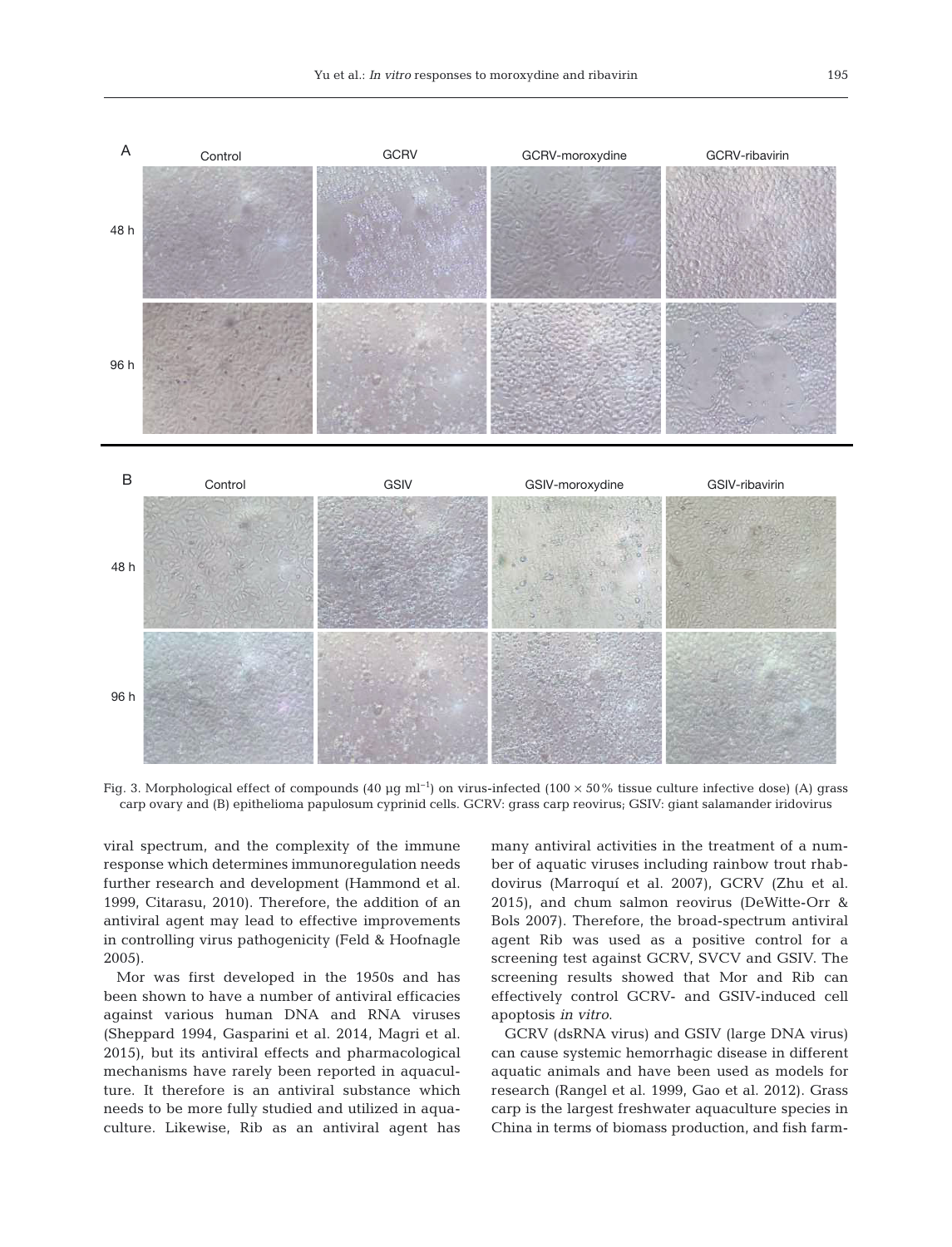

Fig. 4. Virus-induced apoptosis and the anti-apoptosis efficacy of moroxydine hydrochloride (Mor) and ribavirin (Rib) on virusinfected cells 48 h after infection. TCID<sub>50</sub>: tissue culture infective dose 50%; GCO: grass carp ovary; EPC: epithelioma papulosum cyprinid; GCRV: grass carp reovirus; GSIV: giant salamander iridovirus



Fig. 5. Antiviral activity of moroxydine hydrochloride (Mor) and ribavirin (Rib) against (A) grass carp reovirus and (B) giant salamander iridovirus in respective host cells. TCID<sub>50</sub>: 50% tissue culture infective dose. Data are means  $\pm$  SD. \*\*p < 0.05. Dotted lines represent the detection threshold (lnTCID $_{50} \le 2$ )

ing is of significance in providing food protein for human beings (Wu et al. 2012). GCRV, known as the most pathogenic aquareovirus in the last 30 yr, causes severe hemorrhagic disease with almost 85% mortality in fingerling and yearling populations of grass carp (Q. Wang et al. 2012). The giant salamander is one of the world's largest amphibian species, and it was listed as a Class II protected animal in China. However, authorities have allowed farmed second filial generation giant salamander to be used as food for human beings in this country due to an increasing population of these salamanders. GSIV was frequently reported in farmed Chinese giant salamanders in recent years, and it causes pathologic

changes causing up to 95% of mortality in major population areas including in Shaanxi, Sichuan, and Henan Province (Dong et al. 2011, Geng et al. 2011). However, there is a shortage of potent antiviral agents and lack of research on how to control GCRV and GSIV. For our study, GCRV-infected GCO cells and GSIV-infected EPC cells appeared to have a typical CPE within 96 h. The GCRV 104 virus strain was isolated from diseased grass carp in 2009, and the gene sequence contains 11 segments encoding 12 proteins (Fan et al. 2013). Among them, the conserved domain VP1 belonged to the reovirus L2 superfamily and was predicted to encode the guanylyl transferase protein with putative functions as an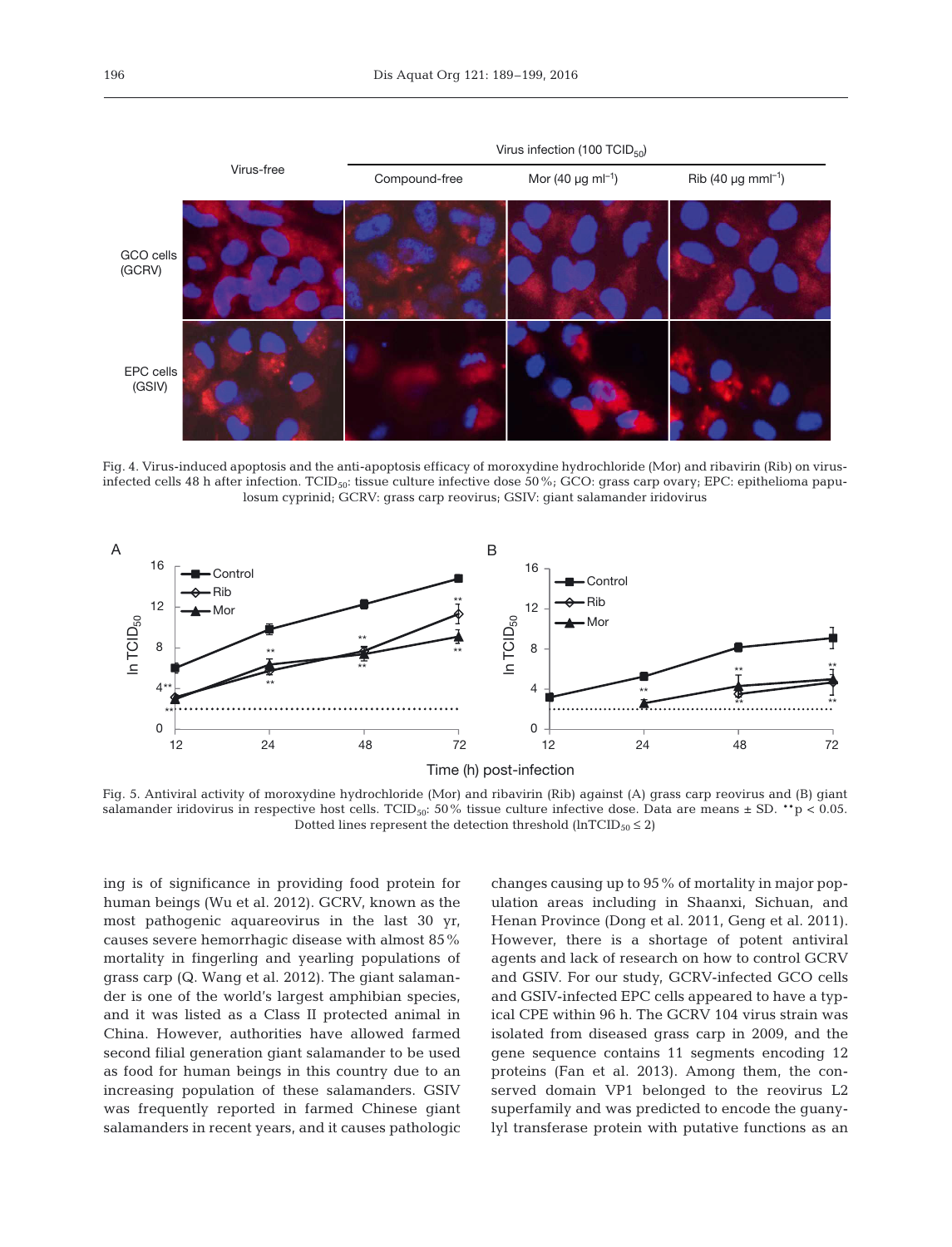

Fig. 6. Effects of antiviral compounds on viral protein gene expression in (A) grass carp reovirus-infected grass carp ovary cells and (B) giant salamander iridovirus-infected epithelioma papulosum cyprinid cells. Data are means ± SD; different letters represent significant differences between treatment groups at each timepoint (p < 0.05). Mor: moroxydine hydrochloride; Rib: ribavirin

mRNA capping enzyme (Fan et al. 2013). The GSIV strain has been isolated from Chinese giant salamander *Andrias davidianus*, and the MCP has been used for viral quantification (Zhao et al. 2007, Meng et al. 2013). The MCP is the major structural component of iridovirus particles, accounting for up to 45% of all virus proteins and is required for the assembly and release of virus progeny (Tidona et al. 1998, Hyatt et al. 2000). The conserved MCP coding regions successfully amplified from 9 iridovirus isolates and the expression levels correlate with viral production; this suggests that the MCP may be the key to developing PCR assays for iridovirus identification (Mao et al. 1997, Zhao et al. 2007). In this study, the MCP gene expression in GSIV-infected EPC cells and the VP1 gene expression in GCRV-infected GCO cells were found significantly inhibited after medication with Mor or Rib.

To measure cytotoxicity and antiviral activity, the WST-8 assay (which depends on the conversion of tetrazolium salt WST-8 to highly water-soluble formazan by viable cells) was used to measure changes in cell viability. It is a perfect method for use in cell viability assays and has been widely utilized in drug sensitivity tests (Tominaga et al. 1999, Yamawaki & Iwai 2006). The amount of produced formazan was determined with a spectrophotometer at 450 nm and is directly proportional to the number of living cells (Tominaga et al. 1999). The SC values of Mor and Rib indicated that compounds are safe for GCO and EPC cells up to 96 µg ml−1, making it possible to rule out a toxic influence on antiviral activity assays. Therefore, the cell viability in antiviral activity assays directly reflects the protective activity of the compounds. Results of this study confirmed that virus-infected cells exposed to Mor and Rib result in different degrees of protection of cell viability. The results also indicate that Mor and Rib had a better *in vivo* anti-GCRV activity than herbal medicines or isolated chemicals (Yu et al. 2014).

The emergence of deadly iridovirus diseases in aquatic animals has led to a growing interest in the mechanisms of iridovirus-induced host cell death (Imajoh et al. 2004, Pham et al. 2012, Chen et al. 2016). Most iridoviruses induce typical apoptosis or trigger non-apoptotic-programmed cell death in fish cells (Gibson-Kueh et al. 2003, Chen et al. 2016). A similar phenomenon appeared in the GCRV-infected cells, and some studies suggested that the trigger of apoptosis and oxidative stress might be associated with the death receptor pathway. In this study, 3 aquatic viruses were propagated in respective host cells with a typical CPE. More importantly, Mor and Rib as broad-spectrum antiviral agents exhibited prominent morphological protection to different virus-infected GCO and EPC cells. Due to the direct inhibitory effect of compounds on virion replication, GCRV- and GSIV-induced CPE and cell death in respective host cells was effectively blocked, which contributed to the maintanence of the normal growth situation and intact cell structure.

In this study, GCO and EPC cells showed differential CPEs after inoculation of GCRV, SVCV or GSIV and were indicative of high sensitivities to respective viruses. Similar results appeared in other research which determined that the isolated *Pseudobagrus ussuriensis* skin cell line showed differential CPEs after inoculation of SVCV, GCRV and *Rana grylio* virus (Ou et al. 2014). In addition, the virus titers of GCRV and GSIV were significantly inhibited after medication with a low concentration of Mor or Rib.

In summary, Mor and Rib as broad-spectrum agents exhibit excellent antiviral activity and show low cytotoxicity to GCRV-infected GCO cells and GSIV-infected EPC cells. This study demonstrates that exposure of virus-infected cells to antiviral compounds could inhibit the virus replication, CPE and apoptosis and help cells maintain a normal morpho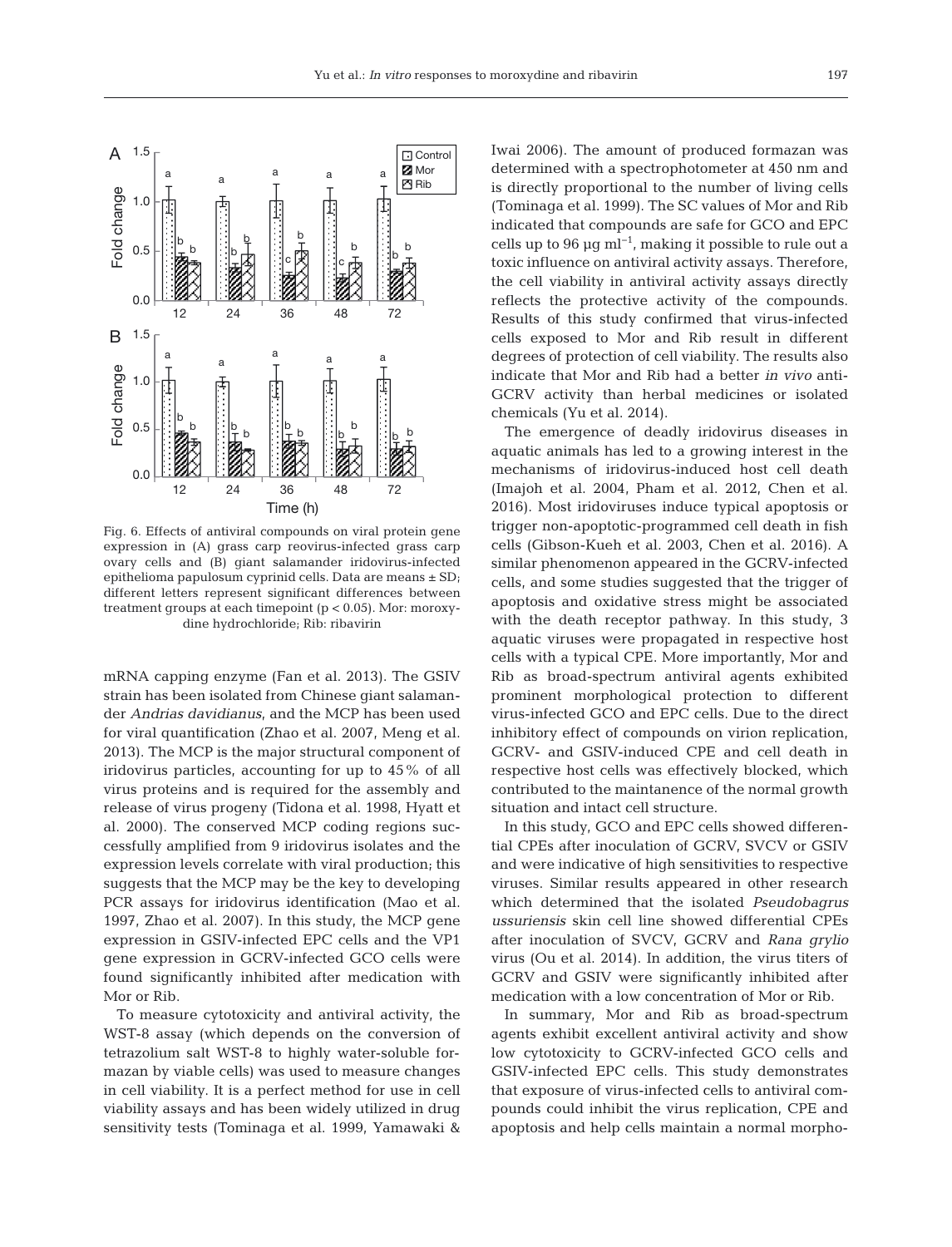logical structure. Therefore, Mor and Rib are regarded as antiviral agents exhibiting high anti-GCRV and anti-GSIV activity and have proved to be appropriate inhibitors for controlling virus in aquaculture.

*Acknowledgements*. The authors thank Prof. Ling-Bing Zeng at the Yangtze River Fisheries Research Institute of China for kindly providing cells and virus strains. This research was supported by the 'Water Conservancy Science and Technology Project of Shaanxi Province, China (No. 2016slkj-18)' and 'The Fundamental Research Funds for the Central Universities of the ministry of Education, China (No. 2452015255)'.

#### LITERATURE CITED

- ▶ [Attoui H, Attoui H, Fang Q, Jaafar FM, and others \(2002\)](http://dx.doi.org/10.1099/0022-1317-83-8-1941) Common evolutionary origin of aquareoviruses and orthoreoviruses revealed by genome characterization of Golden shiner reovirus, grass carp reovirus, striped bass reovirus and golden ide reovirus (genus *Aquareovirus*, family *Reoviridae)*. J Gen Virol 83: 1941−1951
- [Björklund HV, Emmenegger EJ, Kurath G \(1995\) Compari-](http://dx.doi.org/10.1016/j.antiviral.2003.09.005)➤ son of the polymerases (L genes) of spring viremia of carp virus and infectious hematopoietic necrosis virus. Vet Res 26: 394−398
- [Chan JFW, Chan KH, Kao RYT, To KK, and others \(2013\)](http://dx.doi.org/10.1016/j.jinf.2013.09.029) ➤ respiratory syndrome coronavirus. J Infect 67: 606−616
- [Chen X, Wang Q, Yang C, Rao Y, and others \(2013\) Identifi-](http://dx.doi.org/10.1016/j.dci.2013.04.015)➤ cation, expression profiling of a grass carp TLR8 and its inhibition leading to the resistance to reovirus in CIK cells. Dev Comp Immunol 41: 82−93
- ► [Chen XY, Wen CM, Wu JL, Su YC, Hong JR \(2016\) Giant](http://dx.doi.org/10.1016/j.virusres.2015.11.003) ► [Imajoh M, Sugiura H, Oshima S \(2004\) Morphological](http://dx.doi.org/10.1016/j.virol.2004.02.006) seaperch iridovirus (GSIV) induces mitochondria-mediated cell death that is suppressed by bongkrekic acid and cycloheximide in a fish cell line. Virus Res 213: 37−45
	- Chinchar VG, Essbayer S, He JG, Hyatt A, Miyazaki T, Seligy V, Williams T (2005) Family *Iridoviridae*. In: Fauquet CM, Mayo, MA, Maniloff J, Desselberger U, Ball LA (eds) Virus taxonomy, 8th edn. Elsevier Academic Press, San Diego, CA, p 162−163
- ► Citarasu T (2010) Herbal biomedicines: a new opportunity ► [Ke F, He LB, Zhang QY \(2013\) Nonstructural protein NS80 is](http://dx.doi.org/10.1371/journal.pone.0063737) for aquaculture industry. Aquacult Int 18:403-414
- [Daszak P, Berger L, Cunningham AA, Hyatt AD, Green DE,](http://dx.doi.org/10.3201/eid0506.990601) ➤ Speare R (1999) Emerging infectious diseases and amphibian population declines. Emerg Infect Dis 5: 735−748
- ► [DeWitte-Orr SJ, Bols NC \(2007\) Cytopathic effects of chum](http://dx.doi.org/10.1016/j.virusres.2007.02.012) salmon reovirus to salmonid epithelial, fibroblast and macrophage cell lines. Virus Res 126: 159−171
- ▶ [Dong W, Zhang X, Yang C, An J, Qin J, Song F, Zeng W](http://dx.doi.org/10.3201/eid1712.101758) (2011) Iridovirus infection in Chinese giant salamanders, China, 2010. Emerg Infect Dis 17: 2388−2389
- [Fan Y, Rao S, Zeng L, Ma J, Zhou Y, Xu J, Zhang H \(2013\)](http://dx.doi.org/10.1099/vir.0.054767-0) ➤ Identification and genomic characterization of a novel fish reovirus, Hubei grass carp disease reovirus, isolated in 2009 in China. J Gen Virol 94: 2266−2277
	- Feld JJ, Hoofnagel JH (2005) Mechanism of action of interferon and ribavirin in treatment of hepatitis C. Nature 436: 967–972
- Finney DJ (1971) Probit analysis, 3rd edn. Cambridge University Press, Cambridge
- Gao ZY, Zeng LB, Xiao HB, Zhang H, Meng Y, Xiao Y, Xu J (2012) Studies on the physical, chemical and biological characteristics of giant salamander iridovirus. Freshw Fish 42: 17−26
- [Gasparini R, Amicizia D, Lai PL, Bragazzi NL, Panatto D](http://www.ncbi.nlm.nih.gov/entrez/query.fcgi?cmd=Retrieve&db=PubMed&list_uids=26137785&dopt=Abstract) ➤  $(2014)$  Compounds with anti-influenza activity: present and future of strategies for the optimal treatment and management of influenza. Part II. Future compounds against influenza virus. J Prev Med Hyg 55: 109−129
- ► [Geng Y, Wang KY, Zhou ZY, Li CW, and others \(2011\) First](http://dx.doi.org/10.1016/j.jcpa.2010.11.012) report of a ranavirus associated with morbidity and mortality in farmed Chinese giant salamanders *(Andrias davidianus*). J Comp Pathol 145:95-102
- ► [Gibson-Kueh S, Netto P, Ngoh-Lim GH, Chang SF, and oth](http://dx.doi.org/10.1016/S0021-9975(03)00010-0)ers (2003) The pathology of systemic iridoviral disease in fish. J Comp Pathol 129: 111−119
- ▶ [Hammond SA, Raabe ML, Issel CJ, Montelaro RC \(1999\)](http://dx.doi.org/10.1006/viro.1999.9939) Evaluation of antibody parameters as potential correlates of protection or enhancement by experimental vaccines to equine infectious anemia virus. Virology 262: 416−430
- [He Y, Xu H, Yang Q, Xu D, Lu L \(2011\) The use of an](http://dx.doi.org/10.1186/1743-422X-8-132) *in vitro* ➤ microneutralization assay to evaluate the potential of recombinant VP5 protein as an antigen for vaccinating against grass carp reovirus. Virol J 8: 132−138
- ▶ [Holopainen R, Ohlemeyer S, Schütze H, Bergmann SM,](http://dx.doi.org/10.3354/dao02074) Tapiovaara H (2009) Ranavirus phylogeny and differentiation based on major capsid protein, DNA polymerase and neurofilament triplet H1-like protein genes. Dis Aquat Org 85:81-91
- Broad-spectrum antivirals for the emerging Middle East  $\quadblacktriangleright$  [Hudson JB, Graham EA, Simpson MF \(1988\) The efficacy of](http://dx.doi.org/10.1016/0166-3542(88)90039-3) amantadine and other antiviral compounds against two salmonid viruses *in vitro.* Antiviral Res 9:379-385
	- ▶ [Hyatt AD, Gould AR, Zupanovic Z, Cunningham AA, and](http://dx.doi.org/10.1007/s007050050025) others (2000) Comparative studies of piscine and amphibian iridoviruses. Arch Virol 145: 301−331
	- changes contribute to apoptotic cell death and are affected by caspase-3 and caspase-6 inhibitors during red sea bream iridovirus permissive replication. Virology 322: 220−230
	- ► [Kamar N, Rostaing L, Abravanel F, Garrouste C, and others](http://dx.doi.org/10.1053/j.gastro.2010.08.002) (2010) Ribavirin therapy inhibits viral replication on patients with chronic hepatitis E virus infection. Gastroenterology 139:1612-1618
	- crucial in recruiting viral components to form aquareoviral factories. PLOS ONE 8:e63737
	- [Kim J, Tao Y, Reinisch KM, Harrison SC, Nibert ML \(2004\)](http://dx.doi.org/10.1016/j.virusres.2003.12.003) ➤ *Orthoreovirus* and *Aquareovirus* core proteins: conserved enzymatic surfaces, but not protein−protein interfaces. Virus Res 101:15−28
	- [Koutná M, Vesely T, Psikal I, Hulova J \(2003\) Identification](http://dx.doi.org/10.3354/dao055229) ➤ of spring viraemia of carp virus (SVCV) by combined RT-PCR and nested PCR. Dis Aquat Org 55:229-235
	- ► [Leyssen P, Balzarini J, De Clercq E, Neyts J \(2005\) The](http://dx.doi.org/10.1128/JVI.79.3.1943-1947.2005) predominant mechanism by which ribavirin exerts its antiviral activity *in vitro* against flaviviruses and para myxoviruses is mediated by inhibition of IMP dehydrogenase. J Virol 79: 1943−1947
	- [Liu W, Xu J, Ma J, LaPatra SE, and others \(2014\) Immuno-](http://dx.doi.org/10.1016/j.vetmic.2014.10.028)➤ logical responses and protection in Chinese giant salamander *Andrias davidianus* immunized with inactivated iridovirus. Vet Microbiol 174: 382−390